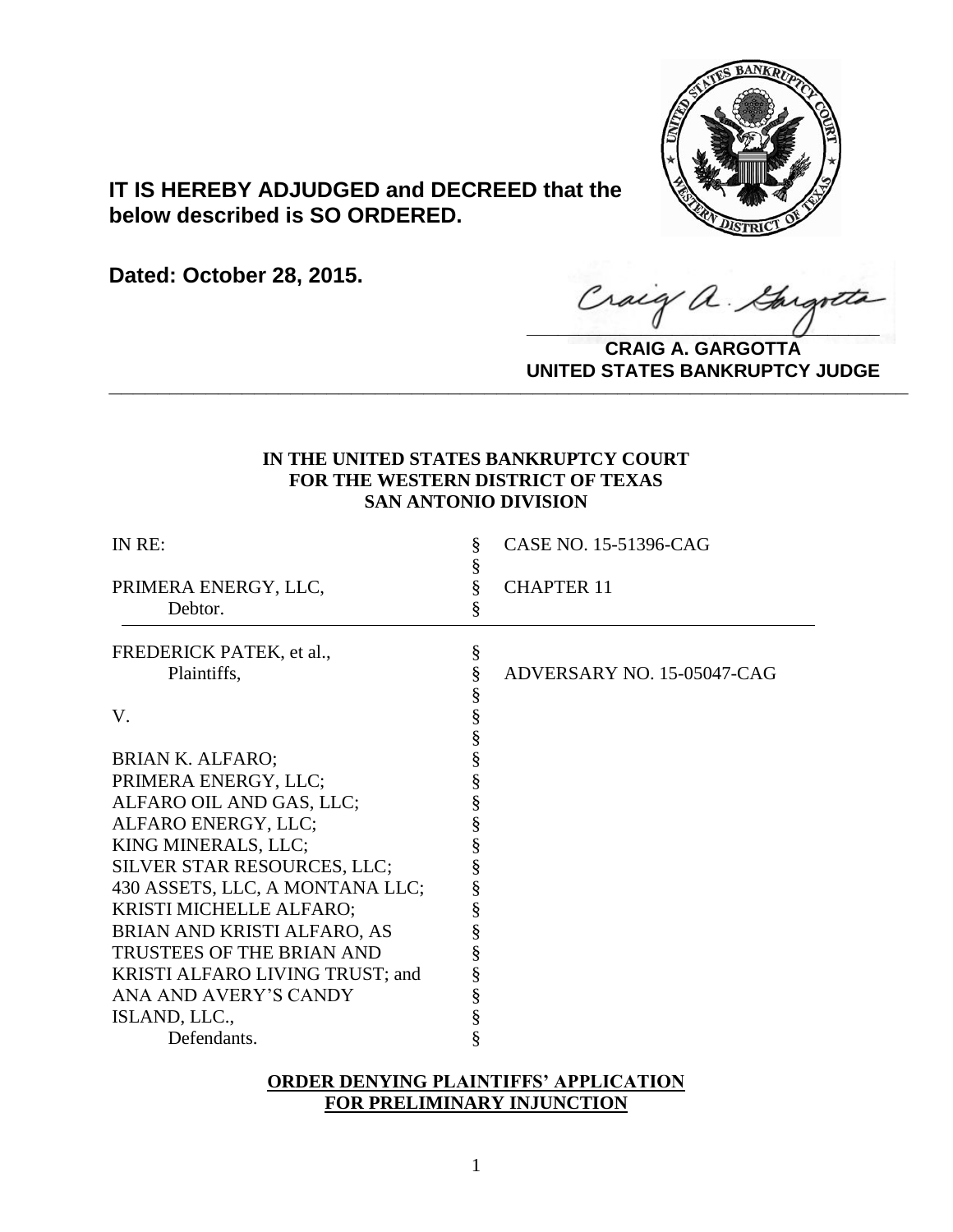Came on for consideration Plaintiffs' Application for Temporary Restraining Order and Temporary and Permanent Injunctions ("Application") (Adv. ECF No. 22), seeking temporary and permanent injunctions against Defendants Brian K. Alfaro, Primera Energy, LLC, Alfaro Oil and Gas, LLC, Alfaro Energy, LLC, King Minerals, LLC and Silver Star Resources, LLC. On August 12, 2015, the parties announced an agreement on the record that Plaintiffs' would waive a hearing on their request for a temporary restraining order and that the parties would move forward on a hearing for a preliminary injunction.

Federal Rule of Civil Procedure 65 is applied to adversary proceedings by Federal Rule of Bankruptcy Procedure 7065. Rule 65 provides that the court may issue a preliminary injunction only on notice to the adverse party and may bind parties who receive actual notice of the order by personal service or otherwise. The Court will note that issues regarding this Court's jurisdiction and authority to hear the underlying adversary causes of action and to enter a final order have not yet been addressed at this stage in the proceeding. For the reasons stated in this Order, the Court is of the opinion that Plaintiffs' Application should be DENIED.

#### **PROCEDURAL BACKGROUND**

Plaintiffs commenced this action by filing their lawsuit styled *Frederick Patek, Geraldine Patek, Jim Gregory, Cal Curtner, Lisa Simpson, Jasper Campise, Karen Smith, William Crawford, Mike Covington, Marc Keese, Mike McPherson, Ed McPherson, Wesley Crow, Dieter Jansen, Quackenbush Petroleum, James Reiley, Betty Reiley, Rick Reiley, Greg Shilts and Jana Shilts and on behalf of All Other Similarly Situated Investors of Defendants' "Screaming Eagle," "Montague Legacy" and "Buda Well" Investments vs. Brian K. Alfaro, Primera Energy, LLC, Alfaro Oil and Gas, LLC and Alfaro Energy, LLC*, in the 288th District Court for Bexar County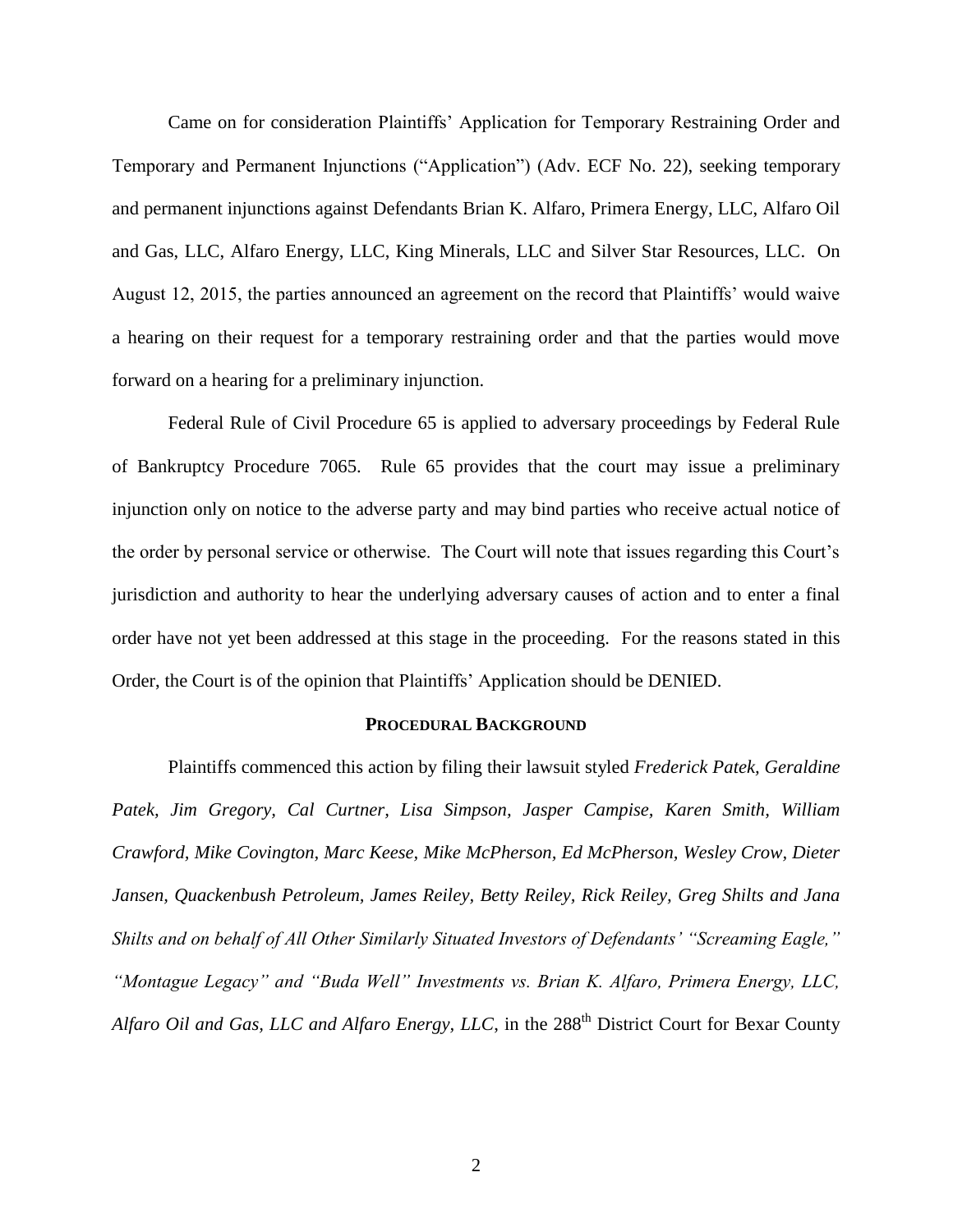on April 24, 2015 (the "State Court Action"). $^1$ 

 $\overline{a}$ 

In the State Court Action, Plaintiffs sought and obtained a temporary restraining order ("TRO") against Brian Alfaro, Primera Energy, LLC ("Primera"), Alfaro Oil and Gas, LLC and Alfaro Energy, LLC on April 28, 2015. On May 12, 2015, the TRO expired and on May 19, 2015, Plaintiffs filed a motion to extend the TRO. On May 22, 2015, the TRO was extended to June 1, 2015.On June 2, 2015, the State Court judge entered a temporary injunction against Defendants Alfaro, Primera, Alfaro Oil and Gas, LLC and Alfaro Energy, LLC.

On June 3, 2015, Primera filed for relief under chapter 11 of the U.S. Code commencing Bankruptcy Case No. 15-51396 (the "Bankruptcy Case").On June 19, 2015, Alfaro, King Minerals, LLC and Silver Star Resources, LLC removed the State Court Action to this Court, commencing this Adversary Proceeding No. 15-05047 (the "Adversary"). Also on June 19, 2015, Plaintiffs filed their Second Amended Petition in the State Court Action adding King Minerals, LLC and Silver Star Resources, LLC as Defendants and requesting a temporary restraining order and injunctive relief against those additional defendants. The Second Amended Petition asserted claims of common law fraud, fraud in a real estate transaction, negligent misrepresentation, deceptive trade practice act, breach of fiduciary duty, violations of the Texas Securities Act, and Texas Uniform Fraudulent Transfer Act (the "Claims").

On July 13, 2015, Jason Searcy was appointed chapter 11 trustee for the estate of Primera in the Bankruptcy Case. It is unclear at this point what assets are available for creditor claims. On August 11, 2015, Plaintiffs filed their Application for Temporary Restraining Order and Temporary and Permanent Injunctions (Adv. ECF No. 22) (the "Application") in this Adversary.

 $1$  The focus of the State Court Action was twofold: (1) to prevent Alfaro from destroying documents relevant to the pending action; and (2) prevent Alfaro from dissipating assets in the event the Court was to grant a preliminary injunction. The Court heard no evidence as to the basis that Alfaro was destroying documents. In fact, Alfaro and his counsel stated several times that Alfaro has not, and will not, destroy documents. Accordingly, no relief will be granted on this basis.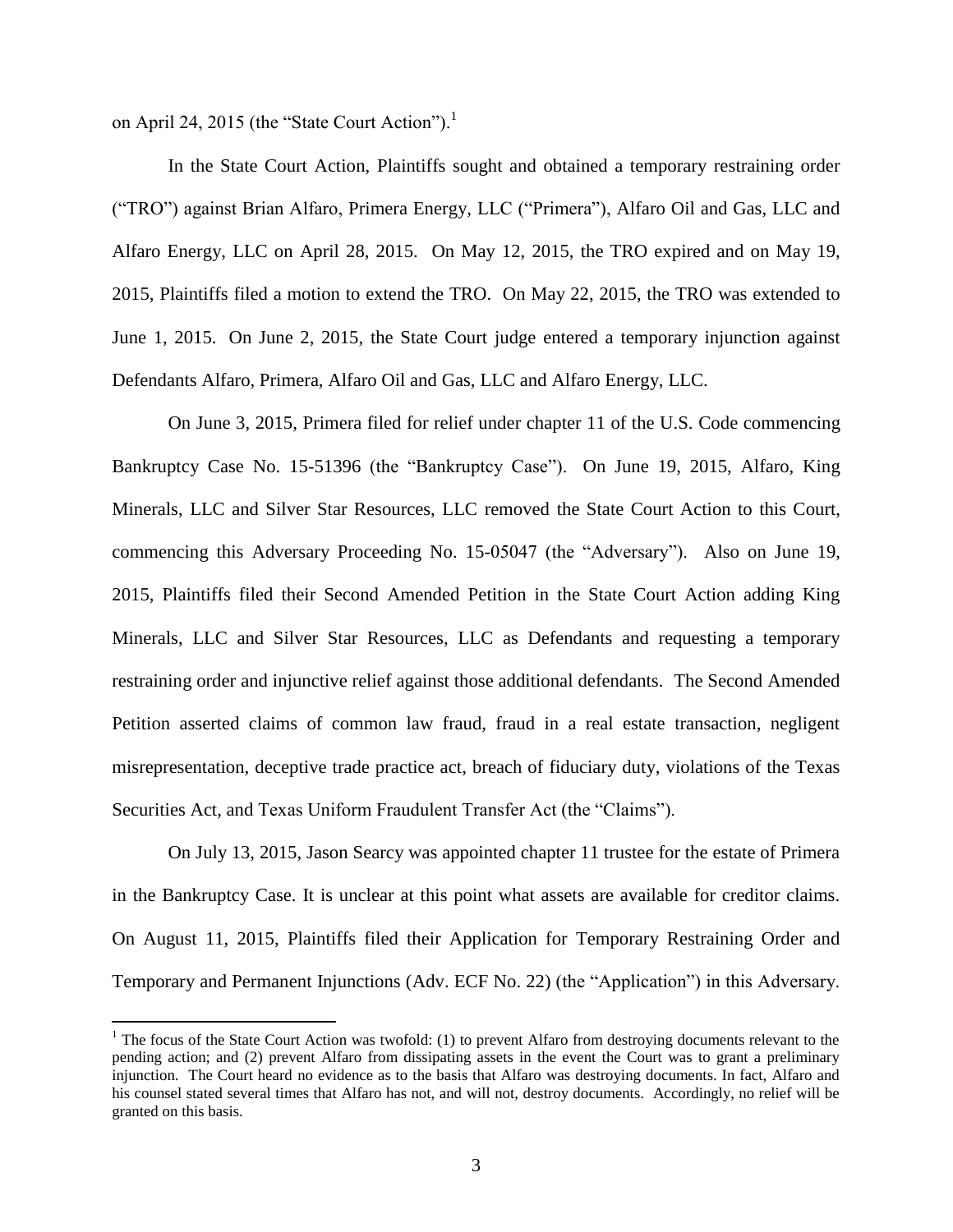The relief sought in the Application is against Alfaro; Primera; Alfaro Oil and Gas, LLC; Alfaro Energy, LLC; King Minerals, LLC and Silver Star Resources, LLC. On August 14, 2015, Plaintiffs filed their Third Amended Complaint (Adv. ECF No. 29) in this Adversary. Plaintiffs added the following Defendants in their Third Amended Complaint: 430 Assets, LLC; Kristi Michelle Alfaro; Brian Alfaro and Kristi Alfaro, as trustees for the Brian and Kristi Alfaro Living Trust; and Ana and Averys Candy Island, LLC. None of the newly added Defendants in the Third Amended Complaint are named as defendants in the Application before the Court. As such, the Court's Order shall only refer to those Defendants named in the Application before the Court and any reference to "Defendants" herein shall be attributed only to Alfaro; Primera; Alfaro Oil and Gas, LLC; Alfaro Energy, LLC; King Minerals, LLC and Silver Star Resources, LLC.

Defendant Alfaro is married to Defendant Kristi Alfaro ("Kristi"). Alfaro and Kristi are the trustees for the Brian and Kristi Alfaro Living Trust. Alfaro was the sole member of Primera Energy, LLC. None of the Defendants have filed answers to the Third Amended Complaint nor have any new defendants made an appearance in this Adversary. Primera is in the business of selling fractional interests in the Screaming Eagle 2H, 3H, 4H, 6H and Blackhawk projects (the "Wells") to investors in order to drill and operate the Wells. Plaintiffs are some of the investors in the Wells.

The hearing on the Application was held on August 28, 2015, September 1, 2015, September 2, 2015, September 4, 2015, and September 15, 2015. Testimony was adduced from Kristi Alfaro, Brian Alfaro, Michael Perkins, Michael Covington, Michael Turner, Louis Hinojosa, Alma Leticia Guerra-Gillette, Alphonse Seger, Orlando Guerra, Cody Reyes, and Cliff Davis.

4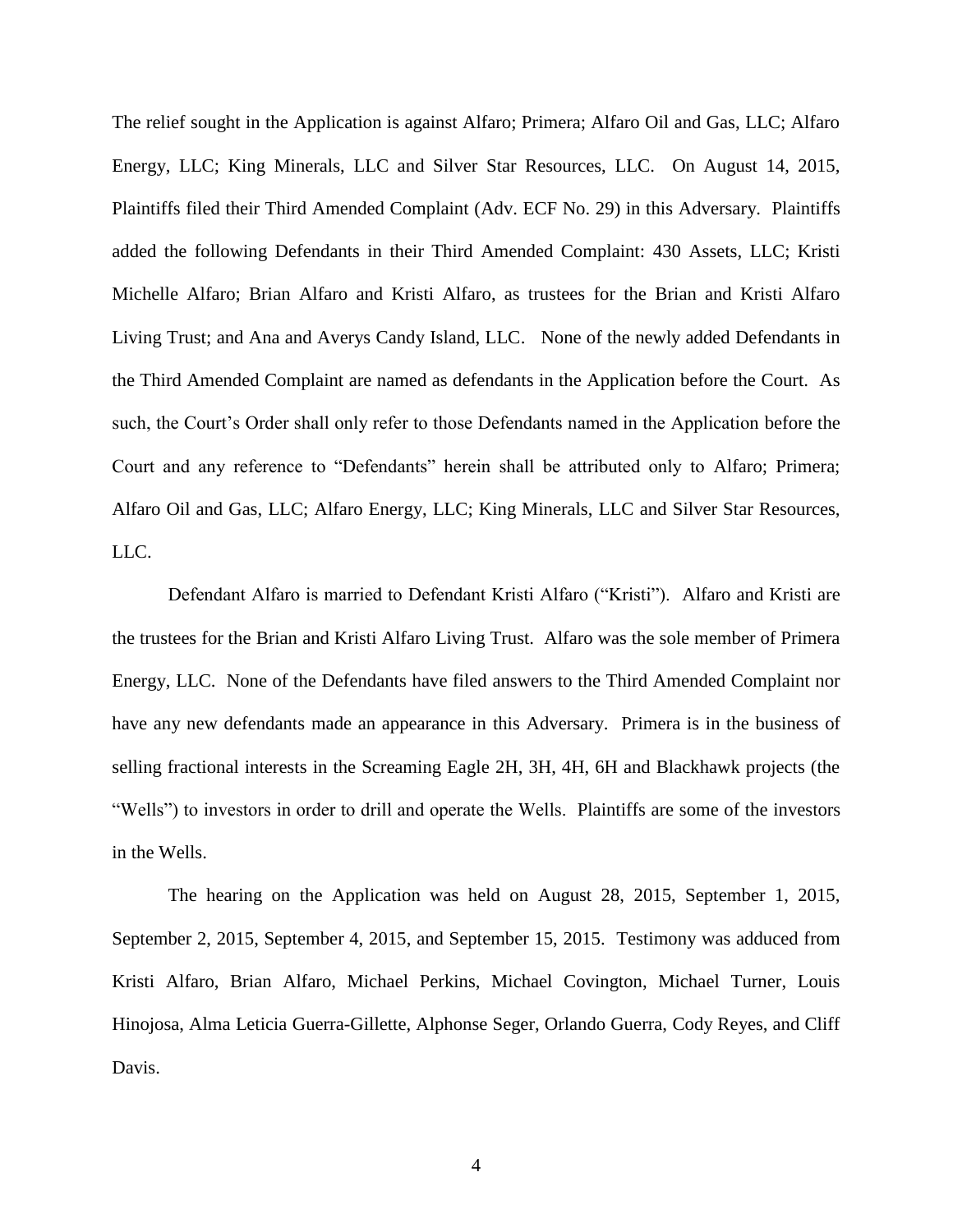#### **FINDINGS OF FACT**

Primera (sometimes also referred to as "Debtor") solicited investments in oil and gas wells from potential investors over the phone through Alfaro and Primera's salesmen. Primera was the operator of the Screaming Eagle 1H well prior to its sale, and is the operator of the Screaming Eagle 2H and 3H wells, which are all located in McMullen County, Texas. Primera is also the operator of the Screaming Eagle 4H and 6H wells, and the proposed BlackHawk Buda well, which are all located in Gonzales County, Texas.

Primera is a for-profit entity and does not employ people to perform its drilling activities. Primera's business model is to solicit investors to make the investments necessary to pay vendors, to drill the well, and to put a well into production. Investors would hope to see a return on their investment once the well was put into production. Primera outsourced its drilling to other companies and did not own any of its own drilling equipment.

Plaintiffs are individuals and entities who invested money in certain wells with Primera in exchange for a working interest percentage in a respective well. Primera offered a one percent working interest in a well in the form of a unit. One unit was offered to investors on the 3H and 4H wells in exchange for \$99,888.00. Payments were made in three separate installments, with payment being made at the: (1) the initial payment, (2) the drilling phase, and (3) the completion phase. Each well had a dedicated operating account.

The evidence at trial showed the following sequence of events occurred upon receipt of investor monies: (1) First, investor funds were deposited into the individual well operating accounts based on which well the investor chose to make their investment; (2) Second, some amount of funds was transferred from the individual well operating accounts into Primera's general operating account; (3) Third, vendors and expenses could be paid from the dedicated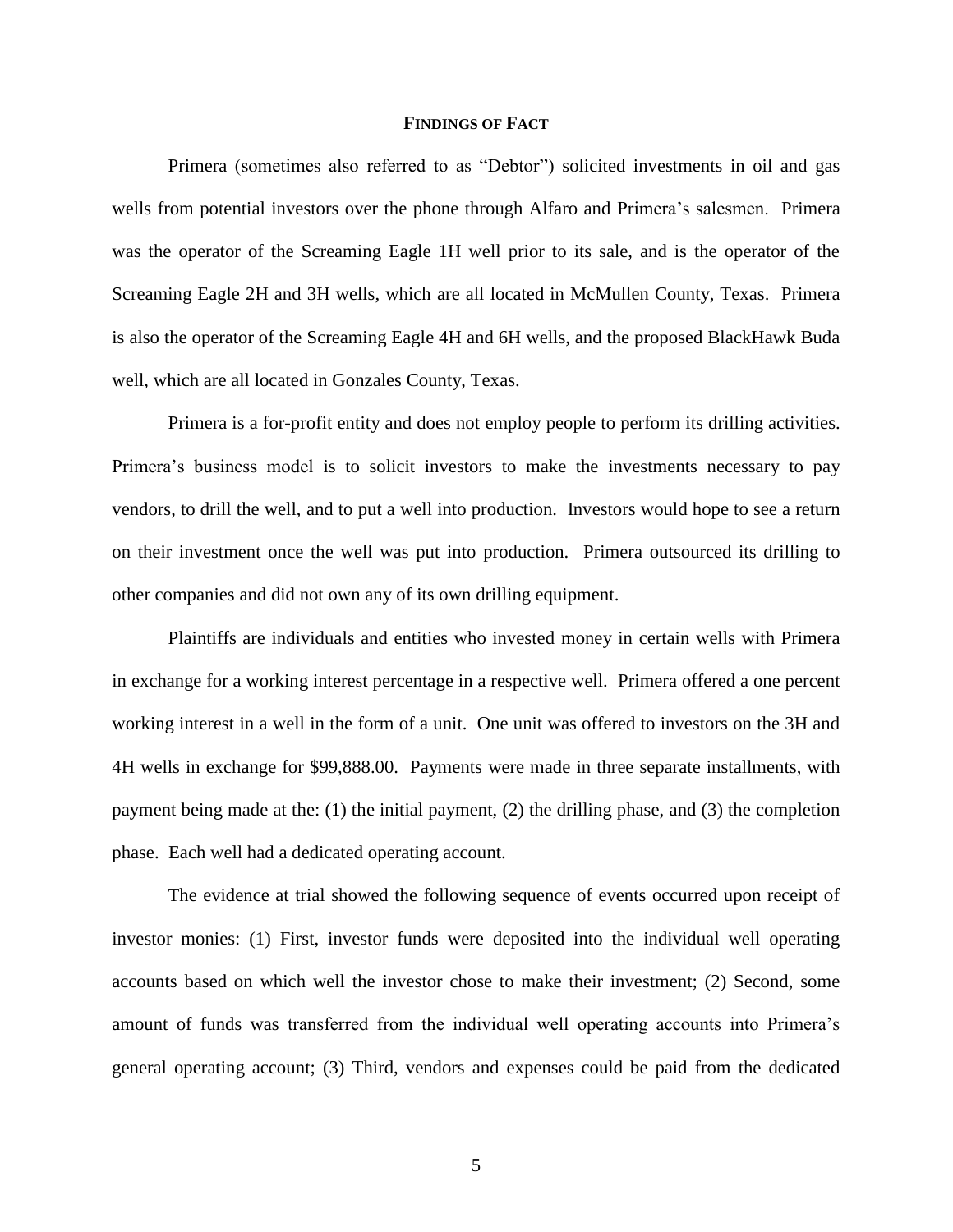well operating account or general expenses not attributable to a single well could be paid from Primera's general operating account; and (4) Fourth, Mr. Alfaro took his salary and owner draws from Primera's general operating account. The Court will note that some evidence was presented at the hearing to show that investor monies were used to pay expenses for wells other than the well in which those monies were invested.

Primera's primary source of revenue is from investor contributions and it appears from the evidence presented at the hearing that only a small fraction of the revenue Primera received is from oil and gas production. Mr. Alfaro's sole source of income in 2013 came from Primera and Alfaro Energy, LLC. Mr. Alfaro's sole source of income in 2014 came from Primera.

#### **ANALYSIS**

Plaintiffs must establish the following four elements to secure a preliminary injunction:

(1) a substantial likelihood of success on the merits, (2) a substantial threat of irreparable injury if the injunction is not issued, (3) that the threatened injury if the injunction is denied outweighs any harm that will result if the injunction is granted, and (4) that the grant of an injunction will not disserve the public interest.

*Janvey v. Alguire*, 647 F.3d 585, 595 (5th Cir. 2011) (citing *Byrum v. Landreth*, 566 F.3d 442, 445 (5th Cir. 2009)). Imposition of a preliminary injunction is an extraordinary remedy never awarded as of right and courts "must balance the competing claims of injury and must consider the effect on each party of the granting or withholding of the requested relief." *Winter v. Natural Res. Def. Council, Inc.*, 555 U.S. 7, 24 (2008) (citations omitted). "[T]he purpose of a preliminary injunction is always to prevent irreparable injury so as to preserve the court's ability to render a meaningful decision on the merits." *Federal Sav. & Loan Ins. Corp. v. Dixon*, 835 F.2d 554, 562 (5th Cir. 1987). A "preliminary injunction is always appropriate to grant intermediate relief of the same character as that which may be granted finally." *De Beers Consol. Mines, Ltd. v. United States*, 325 U.S. 212, 220 (1945).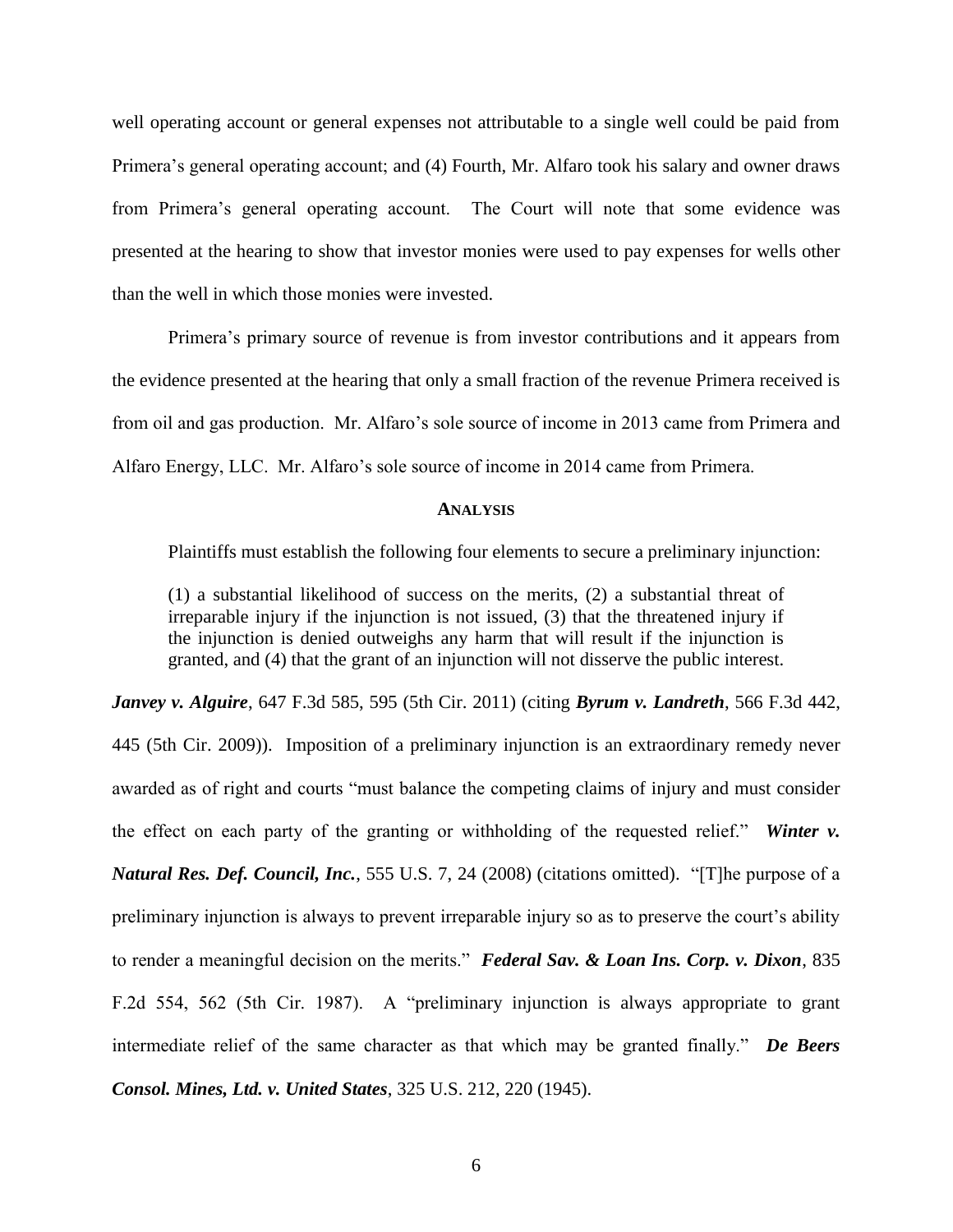The Supreme Court in *Grupo Mexicano de Desarrollo, S.A. v. Alliance Bond Fund, Inc.*, 527 U.S. 308 (1999), limited the availability of a preliminary injunction in federal court to freezing only those assets where a lien or equitable interest in the assets is claimed. Thus, federal courts lack authority to issue a preliminary injunction preventing dissipation of assets where only money damages are sought. *Id.* at 334. Although the Fifth Circuit Court of Appeals has not addressed the distinction, the Fourth Circuit Court of Appeals in *United States ex rel. Rahman v. Oncology Associates P.C.*, 198 F.3d 489, 492 (4th Cir. 1999), analyzed the *Grupo Mexicano* decision and found that where both money damages and equitable relief are sought, the Supreme Court's decision in *Deckert v. Independence Shares Corp.*, 311 U.S. 282 (1940), remains controlling law. *See Newby v. Enron Corp.*, 188 F. Supp. 2d 684, 696 (S.D. Tex. 2002) (citing favorably to *Rahman*). In *Rahman*, the Fourth Circuit identified principles to be applied where a prejudgment injunction is sought to prevent dissipation of a defendant's assets:

First, where a plaintiff creditor has no lien or equitable interest in the assets of a defendant debtor, the creditor may not interfere with the debtor's use of his property before obtaining judgment. A debt claim leads only to a money judgment and does not in its own right constitute an interest in specific property. Accordingly, a debt claim does not, before reduction to judgment, authorize prejudgment execution against the debtor's assets.

…

On the other hand, when the plaintiff creditor asserts a cognizable claim to specific assets of the defendant or seeks a remedy involving those assets, a court may in the interim invoke equity to preserve the *status quo* pending judgment where the legal remedy might prove inadequate and the preliminary relief further the court's ability to grant the final relief requested. This nexus between the assets sought to be frozen through an interim order and the ultimate relief requested in the lawsuit is essential to the authority of a district court in equity to enter a preliminary injunction freezing assets.

### *Id.* at 496.

Plaintiffs assert that a limited pre-judgment freeze of Defendants' assets is necessary to

preserve the status quo and argue that they have asserted equitable causes of action in the forms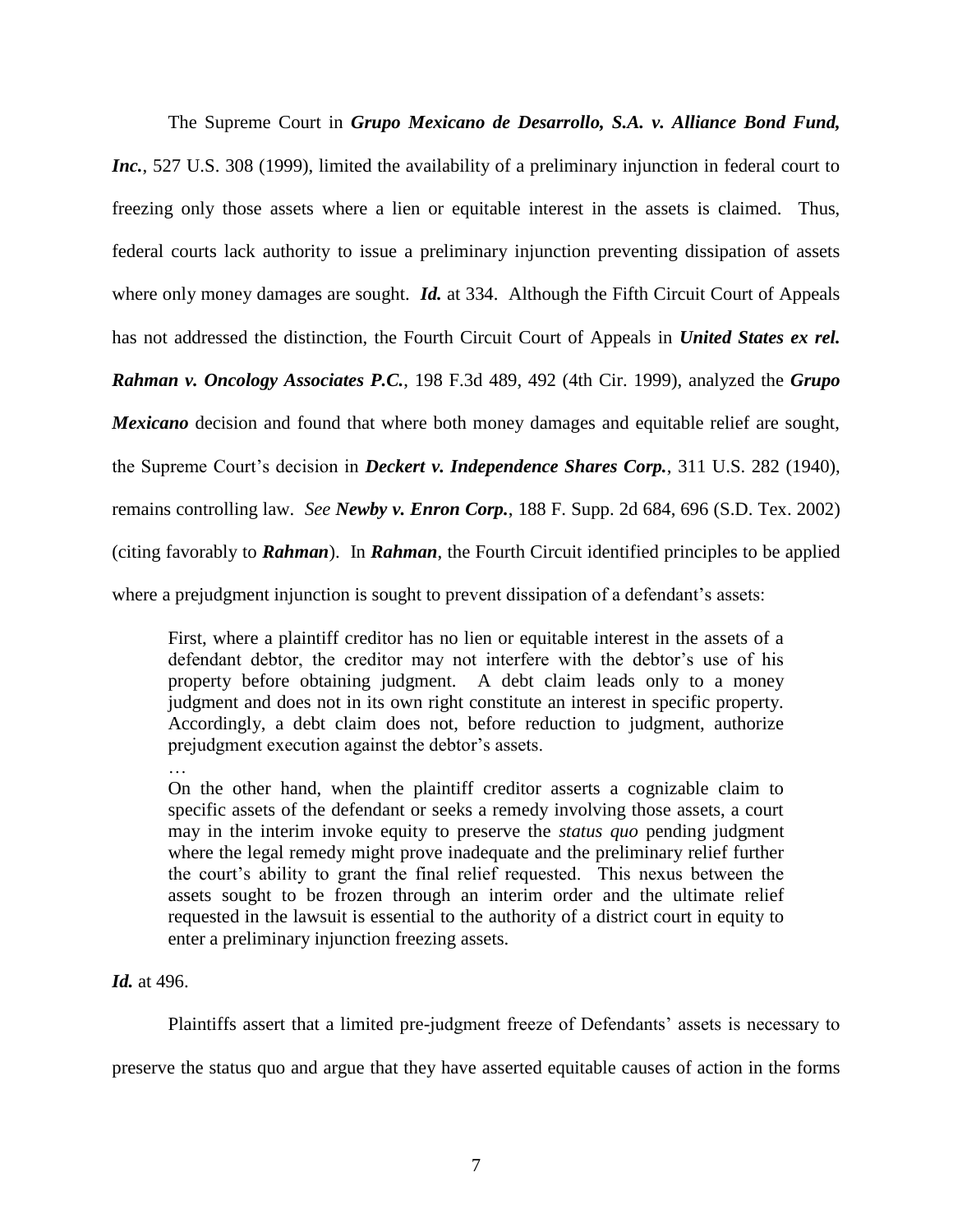of breach of fiduciary duty, the Texas Uniform Fraudulent Transfer Act ("TUFTA"), unjust enrichment/disgorgement, and money had and received. *See* Plaintiffs' Brief in Support of Preliminary Relief (Adv. ECF No. 97). Plaintiffs also assert that they are entitled to avoidance and recovery of fraudulent transfers, disgorgement of monies and property, and seek imposition of a constructive trust over certain properties.

Even assuming Plaintiffs have met their burden to show a substantial likelihood of success on the merits, Plaintiffs have not demonstrated their entitlement to freeze any of Defendants' assets because there has been no showing of which assets are subject to disgorgement, recovery or a constructive trust. Nor have Plaintiffs demonstrated to what extent any of Defendants' assets should be subject to injunctive relief. As Plaintiffs stated in their brief, "the power to order disgorgement extends only to the amount with interest by which the defendant profited from his wrongdoing. Any further sum would constitute a penalty assessment." *SEC v. Blatt*, 583 F.2d 1325, 1335 (5th Cir. 1978). Although the burden to show the amount of ill-gotten gains at this stage of the proceeding may be light, Plaintiffs must still provide the nexus of the requested equitable relief and Defendants' specific assets in which Plaintiffs would have an interest if successful on their claims.

 Here, the Court finds that Plaintiffs have demonstrated that Mr. Alfaro's only source of income during 2014 was from Primera. The Court also finds that Plaintiffs have offered some evidence that vast majority of Primera's source of cash infusion was from investor contributions; that is, Primera's wells had generally not yet reached a point of profitability. The Court finds, however, that Plaintiffs have not shown that their investments paid into Primera may be traced to the money allegedly taken without justification by Mr. Alfaro or the other Defendants. Furthermore, the Court finds that some investor monies were actually going to pay vendors and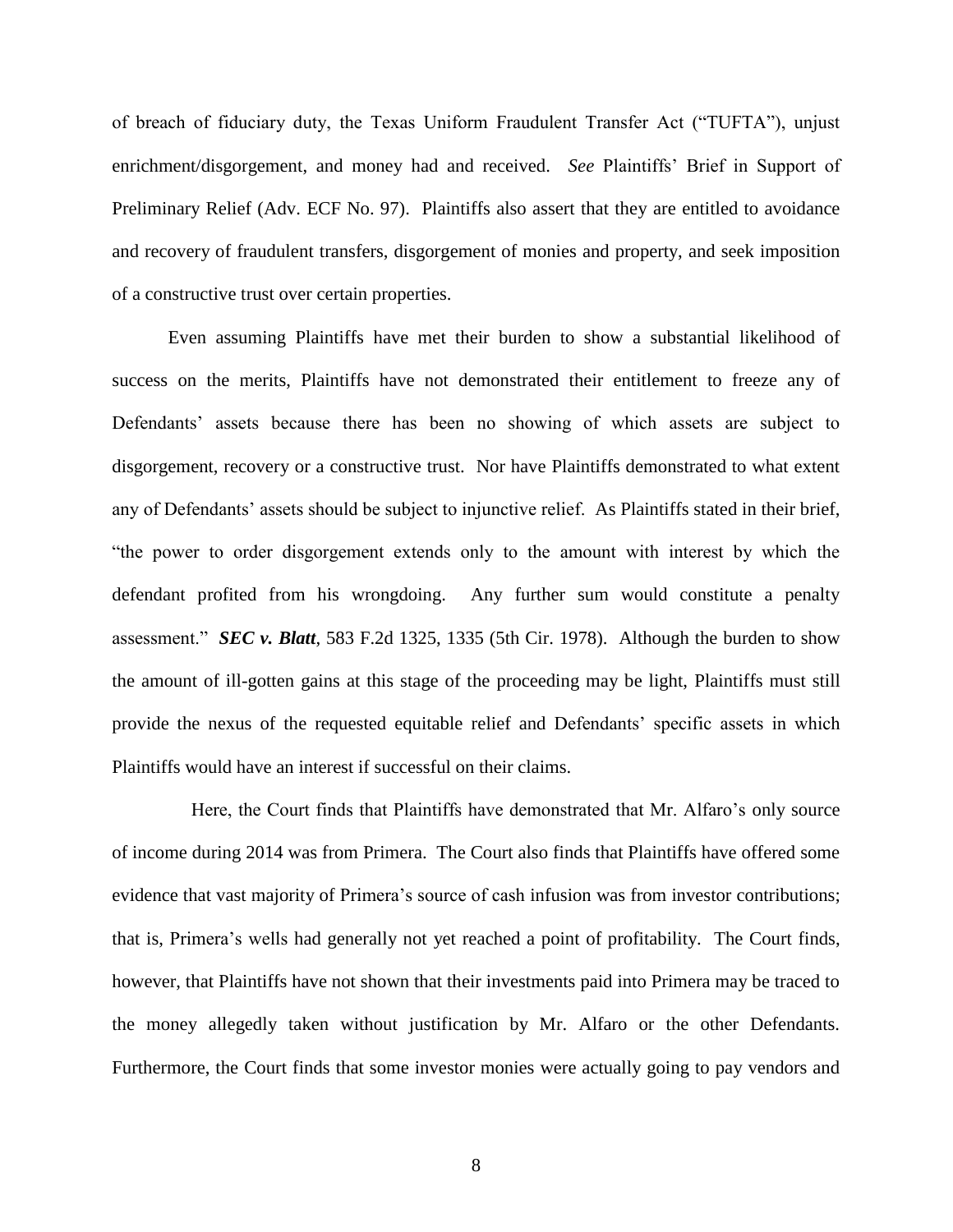bills. Plaintiffs did not demonstrate to what extent their investments were used to pay legitimate expenses versus the alleged illegitimate purposes by Mr. Alfaro. Lastly, the parties have agreed on the record that the limited number of Plaintiffs represented in this proceeding do not constitute the whole of the Primera investor body. The Court will also note that this proceeding is not a class action. Plaintiffs have not provided any evidence that the funds transferred from Primera to Defendants originated from Plaintiffs, rather than other investors.

Given these findings, the Court concludes that Plaintiffs, at this stage in the proceeding, have not shown the nexus required between the relief requested—disgorgement of investments, imposition of constructive trust over investor proceeds, and avoidance of fraudulent transfers and the assets of Defendants. Put another way, Plaintiffs have not been able to trace proceeds of their investments to specific assets of Defendants. Therefore, a preliminary injunction would not be appropriate in this circumstance because Plaintiffs have not shown the assets to which they could be granted final relief in order to warrant intermediate relief of the same character. *See De Beers*, 325 U.S. at 220.

The Court notes that a Temporary Injunction was entered by the State Court judge on June 2, 2015. That Temporary Injunction, however, was aimed to restrain Defendants—namely, Alfaro—from future actions and continuation of allegedly fraudulent practices *as they relate to his control of Primera*. An important distinction, here, is that Alfaro is no longer in control of Primera and may not affect any of Primera's actions or practices going forward. Alfaro is no longer able to receive any funds from Primera without approval from the appointed Chapter 11 Trustee and this Court. Therefore although the remedy of a temporary injunction was appropriate in the state court proceeding, a preliminary injunction in bankruptcy court, after the appointment of the Chapter 11 Trustee, is no longer warranted largely due to the fact that there is